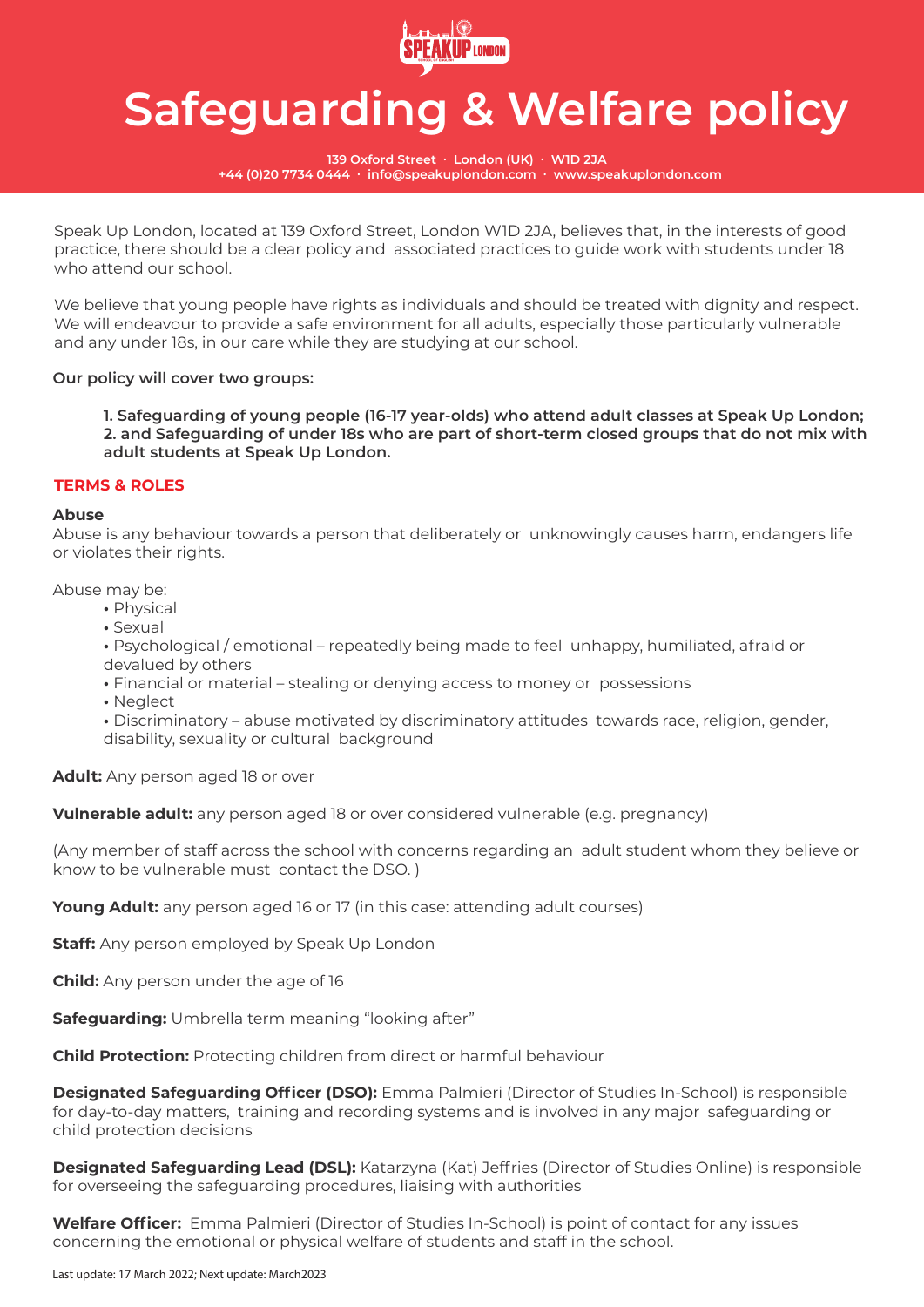

**139 Oxford Street ∙ London (UK) ∙ W1D 2JA +44 (0)20 7734 0444 ∙ info@speakuplondon.com ∙ www.speakuplondon.com**

## **LSCB:** Local Safeguarding Children Board

**DoS:** Director of Studies – Emma Palmieri (In-school) & Kat Jeffries (Online)

## **Welfare Officer:** Emma Palmieri

The welfare of children, young people and vulnerable adults is of primary concern. All young people and vulnerable adults, whatever their age, culture, disability, gender, language, racial origin, socio-economic status, religious belief and/or sexual identity have the right to safeguarding from abuse.

### **STATEMENT OF AIMS**

Speak Up London is a small, caring school where the welfare of students is our number one priority. Welfare is a very broad term, but our focus is to provide students with a safe and supportive learning environment, one where they are listened to and actively cared for.

### **ESTABLISHING A CARING ENVIRONMENT**

All staff are responsible for making the school a safe and caring environment for all, including young adults.

A caring environment is one:

 **•** In which the health, safety and welfare of young adults has been assessed and catered for; in which staff are alive to the possibility of abuse and take measures to prevent that possibility.  **•** Where there is a sound and known reporting system for any incident and where staff take reasonable and practical precautions to avoid any suspicions of abuse being brought against them.

We have referred to the British Council Safeguarding Policy Guide, the Safeguarding Vulnerable Groups Act 2016, Working Together to Safeguard Children March 2015 and the NSPCC website. All incidents of alleged poor practice, misconduct and abuse will be taken seriously and responded to swiftly and appropriately. All personal data will be processed in accordance with the requirements of the Data Protection Act 1998.

### **RESPONSIBILITY**

It is everyone's responsibility to report any concerns about abuse to the Designated Safeguarding Officer (EP), and the responsibility of the Social Services Department and the Police to conduct, where appropriate, a joint investigation.

The **Designated Safeguarding Officer** (Emma Palmieri) is the senior member of staff responsible for safeguarding issues within the school. They can be contacted by email (**emma@speakuplondon.com**), by calling the school, or they can be contacted in person at 139 Oxford Street (reception). They are responsible for overseeing any major decisions involving child protection or safeguarding.

Other responsibilities of the DSO include:

- To receive information about events that are planned in the school that may involve young adults, and plans that indicate how safeguarding will be covered.
- To receive information from any staff that have young adult/child safeguarding concerns and record it.
- To assess the information promptly and carefully, clarifying and obtaining more information about the matter as appropriate
- To consult initially with a statutory child safeguarding agency to test out any doubts or uncertainty
- To make a formal referral to a statutory child safeguarding agency or the police when necessary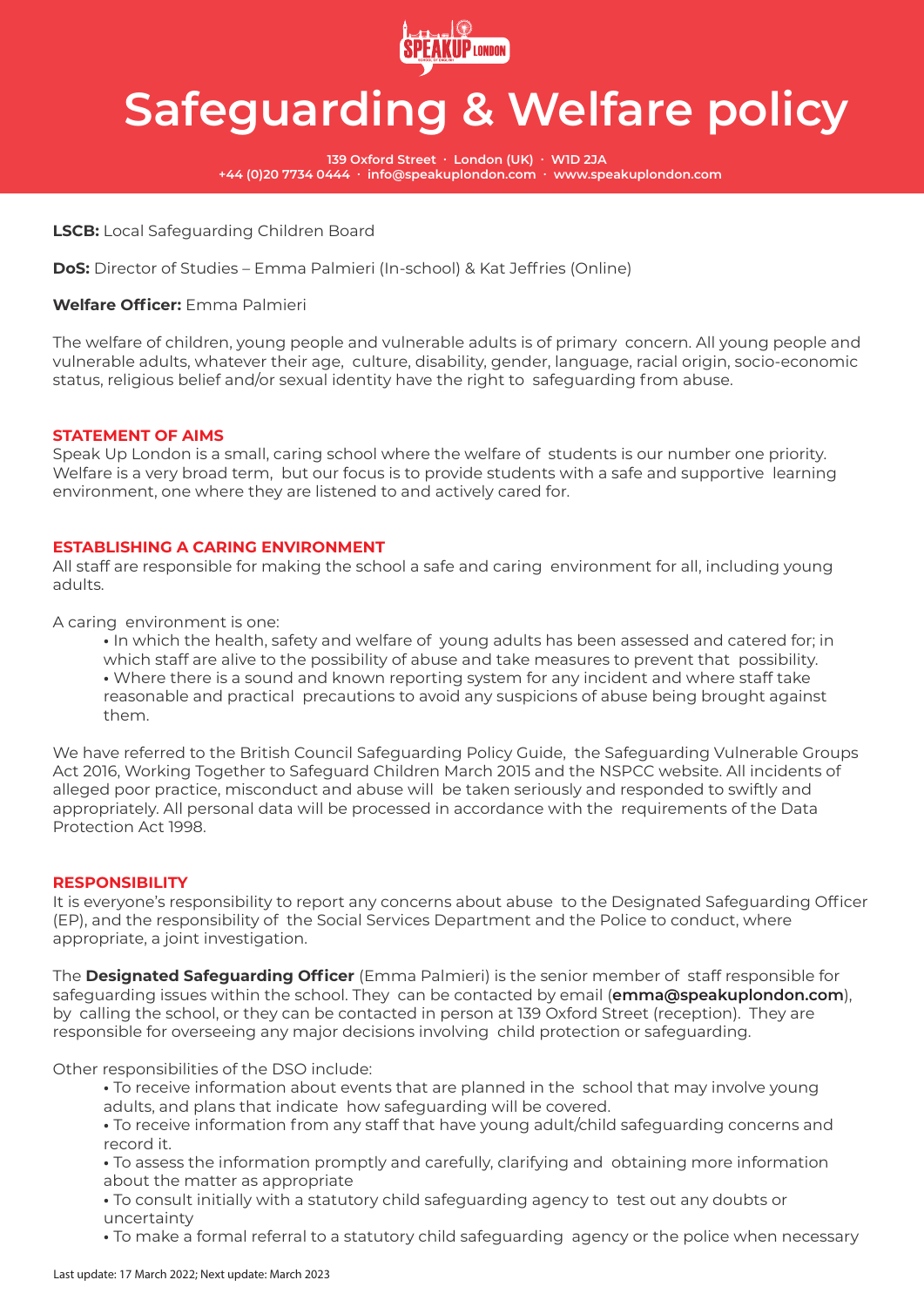

**139 Oxford Street ∙ London (UK) ∙ W1D 2JA +44 (0)20 7734 0444 ∙ info@speakuplondon.com ∙ www.speakuplondon.com**

 **•** To record statements from any member of staff who feels that a young person has indulged in inappropriate behaviour or made sexually suggestive comments or approaches.

Katarzyna (Kat) Jeffries (**kat@speakuplondon.com**), Director of Studies Online and **Designated Safeguarding Lead**, acts as the Designated Safeguarding Officer in Emma's absence. Any concerns should first go to the Designated Safeguarding Officer before being escalated to Designated Safeguarding Lead. Farhan Quraishi, CEO (**farhan@speakuplondon.com**), will deputise for Kat Jeffries in her absence.

Other responsibilities of the DSL include:

- Circulating information to staff
- Ensuring there is an internal support network available to staff if there are concerns or queries about
- Child protection
- Liaising with the Police
- Training
- Keeping records
- Policy writing and review

The following named persons are members of the committee who have deputising roles and reporting roles within the school: Emma Palmieri and Farhan Quraishi.

All school staff are in a position of trust, in particular those staff who teach, support, guide or in any way interact with students. It is incumbent on all staff to be aware of this and to act accordingly at all times, including reporting any concerns or allegations to the Designated Safeguarding Officer.

The managerial responsibility for any programme or activity rests with the individual who is directing or organising the activity. This person is expected to ensure that the activity is planned, organised and delivered with Young Adults or children (closed groups) in mind and work with the DSO to complete a health and safety risk assessment.

## **RESPONSIBILITY FOR YOUNG PEOPLE**

Young People are encouraged to give feedback to the Designated Safeguarding Officer in their weekly meetings regarding how well they are being looked after at the school and how far their needs are being met. The Student Handbook contains a separate section for Young People, which explains specific rules and lets them know who to contact if they have any concerns.

### **ASSOCIATED POLICIES**

Please also see our E-safety Policy and Bullying, Harassment & Unacceptable Behaviour Policy for details of how we safeguard children's computer and internet use and tackle bullying.

## **STAFF CODE OF CONDUCT WITH UNDER 18s**

The purpose of having a code of conduct for staff working with under 18s is so that both children and adults can feel confident about their behaviour; Young People in particular can feel that the school is a safe environment and both adults and Young People can be protected from any actions which could be misconstrued.

It should be noted that whilst a Young Person can consent to sexual activity once they reach the age of 16, the Sexual Offences Act 2003 makes it a criminal offence for a person to engage in any kind of sexual activity with a person under 18 where the adult is in a position of trust.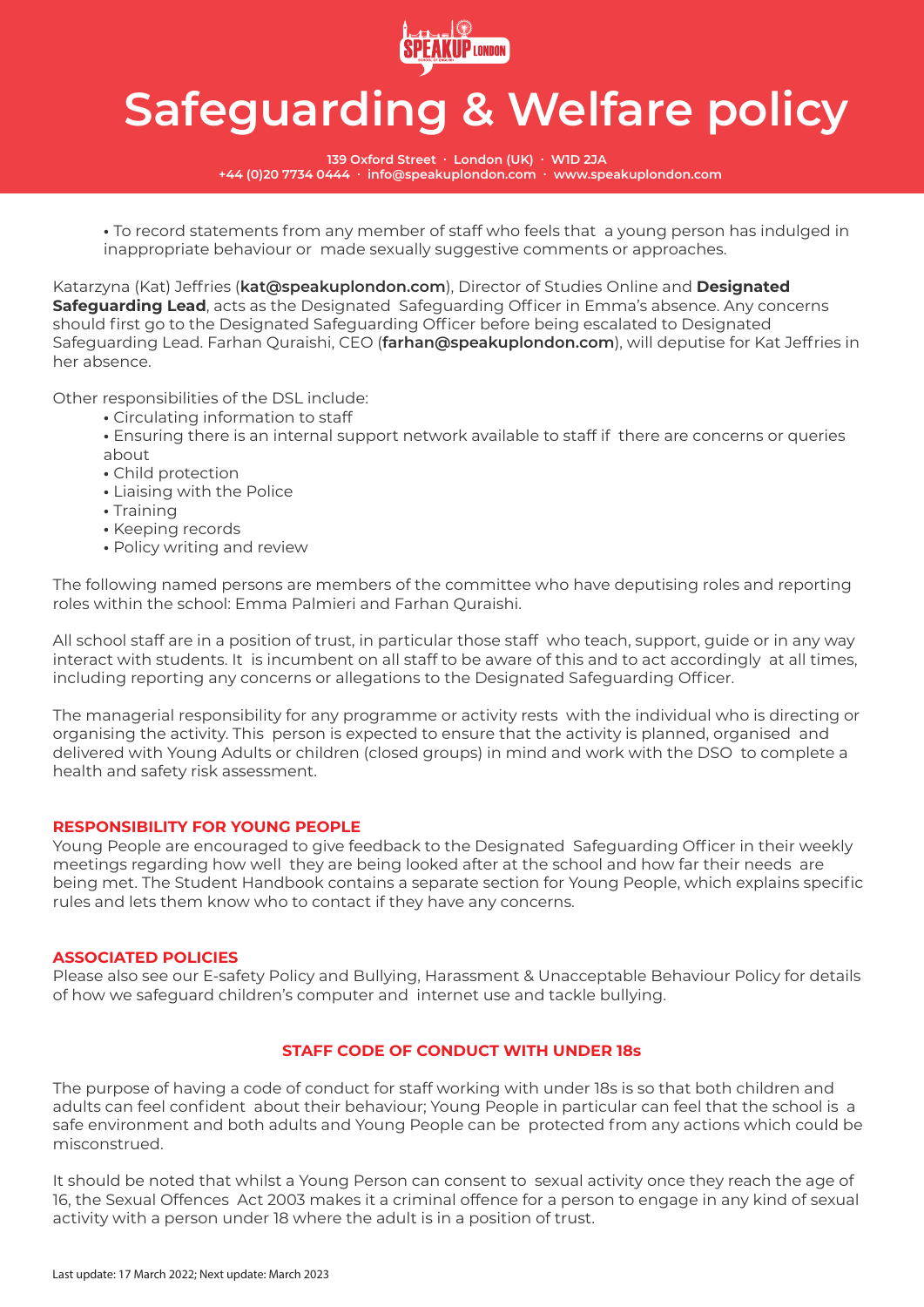

**139 Oxford Street ∙ London (UK) ∙ W1D 2JA +44 (0)20 7734 0444 ∙ info@speakuplondon.com ∙ www.speakuplondon.com**

## **Adults must:**

- set an example for young people through their good behaviour
- treat all young people with respect and care, regardless of race, religion, or sexual orientation
- be positive by giving praise and encouragement
- challenge unacceptable behaviour (e.g. use of alcohol or drugs, smoking, bullying) and report any incidences of concern
- follow the Speak Up London dress code
- take action if they have concerns, no matter how small

### **Adults must not:**

- join in with any student's derogatory behaviour or make derogatory remarks about any student
- swear, blaspheme or make racist, sexist, homophobic or anti religious remarks
- socialise with under 18s outside school-run lessons or activities

### **An Adult needs to respond and report if:**

- they observe anything suspicious themselves
- they are told about an offence or suspicious behaviour by another person (adult or under 18)
- they are worried their own behaviour may have been misconstrued

## **Recognizing Symptoms of Abuse**

Young people respond in different ways to abuse, but common signs to look out for are:

- changes to their usual behaviour
- becoming withdrawn, lacking in confidence and anxious
- obsessive behaviour
- being reluctant to socialise
- learning difficulties
- low educational achievement
- aggression and / or depression

## **COMMUNICATION WITH UNDER 18s**

### **In person**

- Ask a colleague to stay if a student wants to speak to you alone
- Move out of the classroom into a common area
- If you cannot move to a common area, ensure the classroom door is kept open
- Take care not to become involved in students' personal affairs

### **By phone**

 **•** Do not give out personal phone numbers or allow students to text or call you

### **Online**

- Ensure that the relevant privacy settings are in place on social media platforms
- Do not give students access to your social media profiles
- Refrain from engaging in online gaming with students, or using any kind of online messaging

## **SAFEGUARDING IN ACTION**

## **Taking Pictures**

- Only the designated school photographer should take pictures of students
- Students' permission should always be asked prior to any pictures being taken and the intended use of these pictures made clear
- Avoid having your picture taken with under 18s in case the picture can be taken out of context, or if you have your picture taken, make sure you are not alone with a student

 **•** Pictures of under 18s taken by the designated photographer may be added to the school's social media page unless they have expressly stated they do not give their permission. Once these have been uploaded/printed, they should be deleted from the camera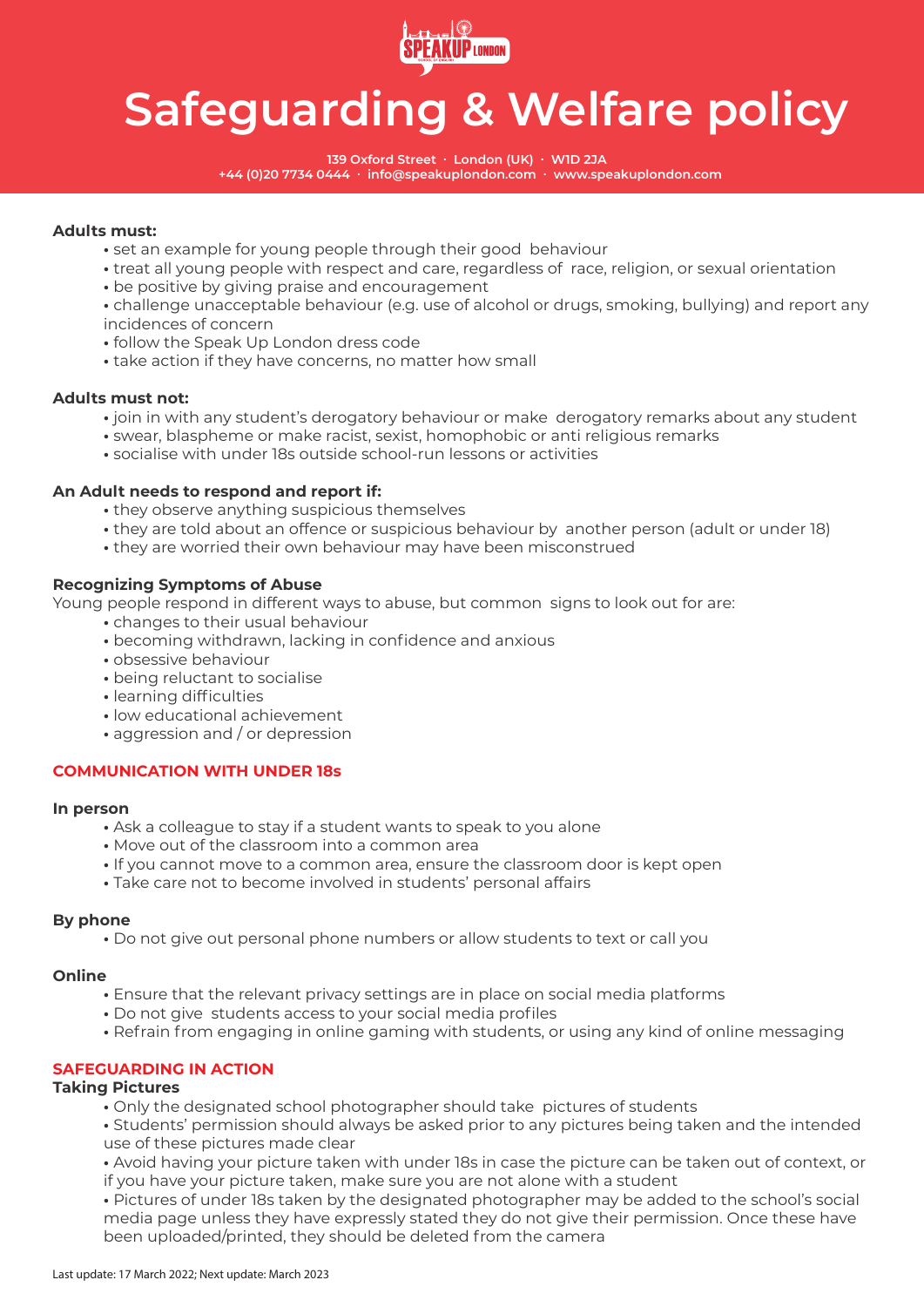

**139 Oxford Street ∙ London (UK) ∙ W1D 2JA +44 (0)20 7734 0444 ∙ info@speakuplondon.com ∙ www.speakuplondon.com**

 **•** Do not share any pictures of students from the school's social media page on your personal social media page

 **•** Permission from parents is asked for in writing as part of the Parental Consent Form

## **Physical Contact**

 **•** Speak Up London advises against any kind of physical contact between staff and students of any age

 **•** However staff should not be afraid to provide emergency first aid treatment if necessary, but this should preferably be done by a member of the same sex and in an open space where possible.  **•** Physical contact may be required in a situation in which a member of staff is forced to intervene when a student is threatening the safety of themselves or another student, or in a case where

they are about to injure themselves

## **Alcohol, Drugs & Smoking**

- Adults must not smoke, drink alcohol or take drugs around young people
- Adults are prohibited from smoking in or near to the school
- Alcohol is not permitted on the school premises unless receiving prior permission from the DSO
- Rules about alcohol, drugs and smoking can be found in the student handbook

 **•** Ages of students should be checked carefully by Speak Up London staff when they sign up for any social activities which take place in premises serving alcohol

 **•** Staff who are found to be smoking or drinking alcohol around underage students or encouraging them to do so may be subject to disciplinary action

## **Whistle-blowing**

 **•** If you have any concerns about another Adult's behaviour because they are not acting in accordance with the school's Code of Conduct, Safeguarding & Welfare Policy, and Bullying, Harassment & Unacceptable Behaviour Policy; you must inform the Designated Safeguarding **Officer** 

 **•** If you become aware of any allegations of abuse, these should never be dealt with personally – always inform the Designated Safeguarding Officer, who will decide upon the best course of action in collaboration with the DSL.

 **•** If the allegation concerns the DSO, you should approach the DSL with your concerns, and vice versa.

 **•** You do not have to wait until you are certain to report misconduct or abuse – it is up to the DSO / DSL to investigate

 **•** Staff will not be penalised for reporting suspicions and the report created will remain confidential

## **CHILD PROTECTION**

### **Principles**

Speak Up London fully recognises the contribution it can make to protect children and support pupils in this school.

There are three main elements:

- Prevention by promoting a positive school atmosphere both in and out of the classroom ,
- through teaching , pastoral care and support to our school community

 **•** Protection - by following agreed procedures, through staff training and support to enable us to respond appropriately and sensitively to Child Protection concerns.

 **•** Support - by providing support to pupils and staff.

Speak Up London meets its child protection responsibilities by:

- taking all suspicions and allegations of abuse seriously and responding swiftly and appropriately
- putting all prospective staff through a safer recruitment process
- making clear to all staff (paid and unpaid) their responsibility to report concerns to the DSO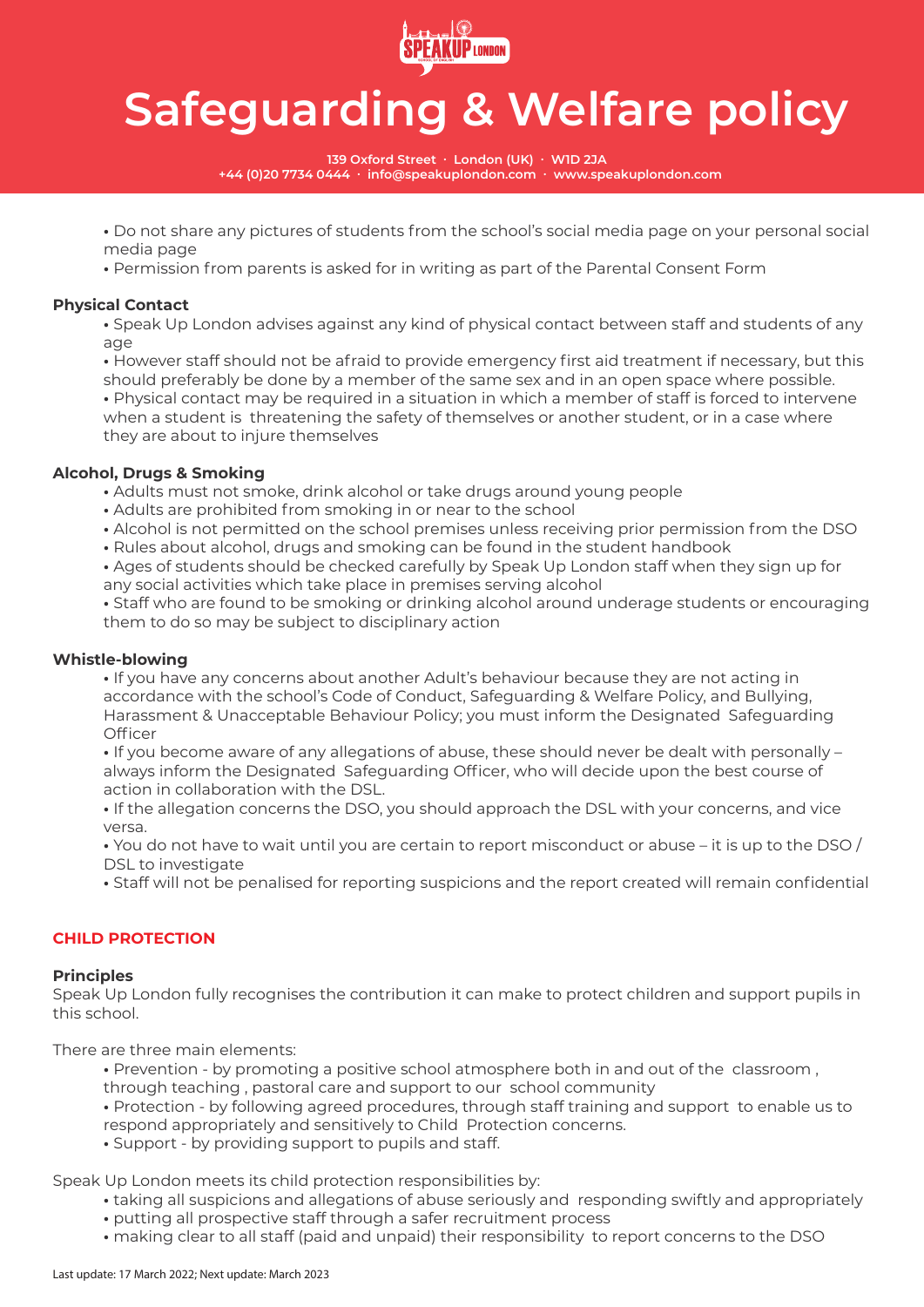

**139 Oxford Street ∙ London (UK) ∙ W1D 2JA +44 (0)20 7734 0444 ∙ info@speakuplondon.com ∙ www.speakuplondon.com**

 **•** making paid Basic Safeguarding training compulsory for all staff

 **•** ensuring all adults who work with our under 18s have had police checks, even if they are not directly employed by Speak Up London; or provide a valid DBS check

 **•** having included in every job description a responsibility to monitor the welfare or behaviour of our students.

## **Responsible for Child Protection**

The DSO and the DSL are both trained to Safeguarding Level 3 and all staff are trained to safeguarding level 1. During school opening hours, one of them is usually available in person or remotely.

## **Reporting & Record Keeping Procedures**

All members of staff working closely with Young Adults or Children have to be alert to possibilities of abuse and any concerns about the behaviour of any adult with respect to that person should be reported to the DSO who will decide what further action to take in collaboration with the DSL.

It is the duty of staff to inform only - not to investigate – this is the role of the DSO, DSL, Police and Social Services.

If staff, in the course of their work at the school, have a safeguarding issue brought to their notice, this must be treated as a priority over all other work.

## **General Guidance:**

If a young person approaches you directly to talk about an allegation of abuse: stay calm

- take the student to a quiet place which is visible to others
- listen to everything they have to say
- do not attempt to interview them, but do ask clarifying questions to ensure you understand what has happened
- do not promise confidentiality although you can say this information will only be shared with those who need to know
- let the student know they have done the right thing in speaking to you
- tell them with whom you will share this information and what will happen next
- ensure you make a written record immediately afterwards in the student's own words
- report to the DSO
- DSO reports to the DSL; and DSL reports to LSCB team if necessary

## **Victoria Harris**

LSCB Business Support Officer Telephone: 07739 315388 Email: **Victoria.Harris@rbkc.gov.uk** 

Guidance with regard to a specific incident may be obtained from the Designated Safeguarding Lead.

**An oral, and then written report should be** provided to the DSL who will keep a confidential record of any such incidents.

Consideration will be given as to whether the situation falls within the definition of abuse (see above).

All written records will be held online and access to those files is limited to the DSO, DSL and a LSCB representative if deemed necessary.

Written records of safeguarding concerns submitted to the DSO which after consideration do not constitute allegations should be kept on file for no longer than 6 months after the young person ceases to use our services.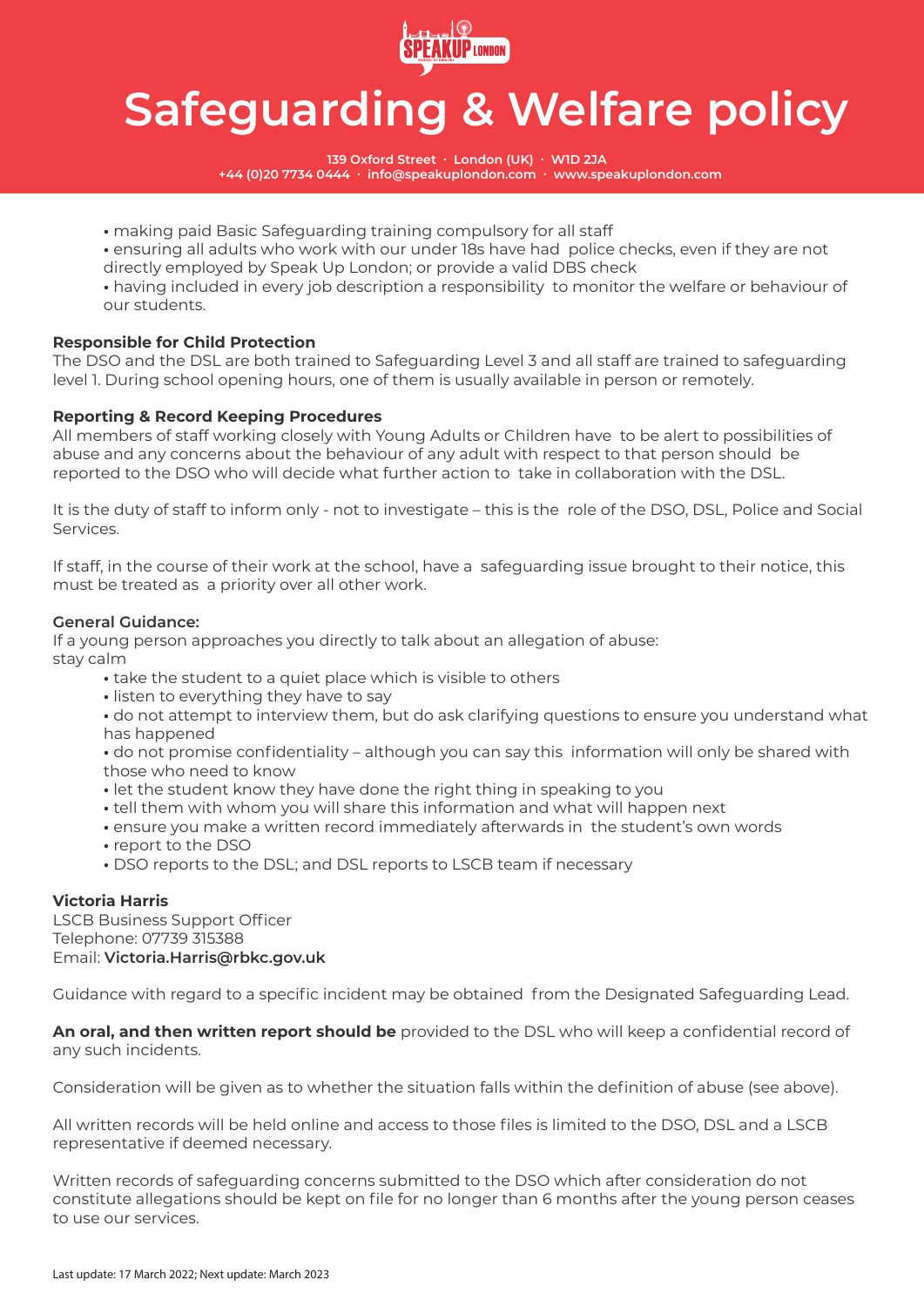

**139 Oxford Street ∙ London (UK) ∙ W1D 2JA +44 (0)20 7734 0444 ∙ info@speakuplondon.com ∙ www.speakuplondon.com**

Allegations which the DSO and DSL decide to report to Social Services should be kept on record for 6 years after the young person ceases to use our services.

If a member of staff is accused of inappropriate behaviour or abuse:

- the accusation is discussed by the DSO and the DSL and they will decide together if a referral should be made to the LSCB
- the DSO or the DSL may choose to speak to the accused member of staff directly

 **•** the accused member of staff may be suspended pending an internal or external (directed by the LSCB and the police) investigation

If an allegation is made against a Speak Up London student, whether an adult or a Young Person:

- Speak Up London has a duty of care for both parties
- the DSL contacts the LSCB and the police

 **•** the DSO ensures that both parties, particularly if either are under 18, do not have further contact and that the alleged victim is kept safe

 **•** confidentiality is maintained for both parties

 **•** no member of Speak Up London staff will take any further action until they have consulted with the authorities

 **•** the individual(s) may be suspended pending an external (directed by the LSCB and the police) investigation

## **Child Sexual Exploitation**

 **•** Staff are trained to pay special attention to under 18s in the school

 **•** Through online safeguarding training, staff are made aware of their duty to report any signs of grooming or potentially exploitative relationships which they witness between students or between staff and students

### **FGM**

 **•** All staff are aware that Female Genital Mutilation is illegal in the UK and that they have a legal responsibility to report any incidences they are told about to the DSO or DSL, who will then contact the police

## **Training**

The DSL is responsible for ensuring all Speak Up London staff are trained to at least the level of Safeguarding Basic Awareness (Level 1). The DSO and the DSL are both trained to Safeguarding Level 3 and the Director of Studies (if different) is trained to Safeguarding Level 2.

All new starters will be required to complete Basic Safeguarding Awareness (Level 1) online and this should be renewed every two years. This Safeguarding Policy will be updated annually. The DSL attends any updates in Safeguarding training run by English UK and passes any developments on to the Speak Up London team.

## **SAFER RECRUITMENT**

Speak Up London recognizes the importance of creating a safe environment for young people, and therefore takes its responsibility to recruit trustworthy, professional and supportive staff extremely seriously.

Any recruitment materials posted by Speak Up London contain the following deterrent:

*Speak Up London is committed to the safeguarding of our learners and all staff will be required to complete an Enhanced DBS check. References will be followed up and we will ask whether there is any reason why you should not work with under 18s. You must provide proof of identity and qualifications*  before the interview and all gaps in your CV must be explained. Finally, appropriate suitability checks will *be required prior to confirmation of appointment*.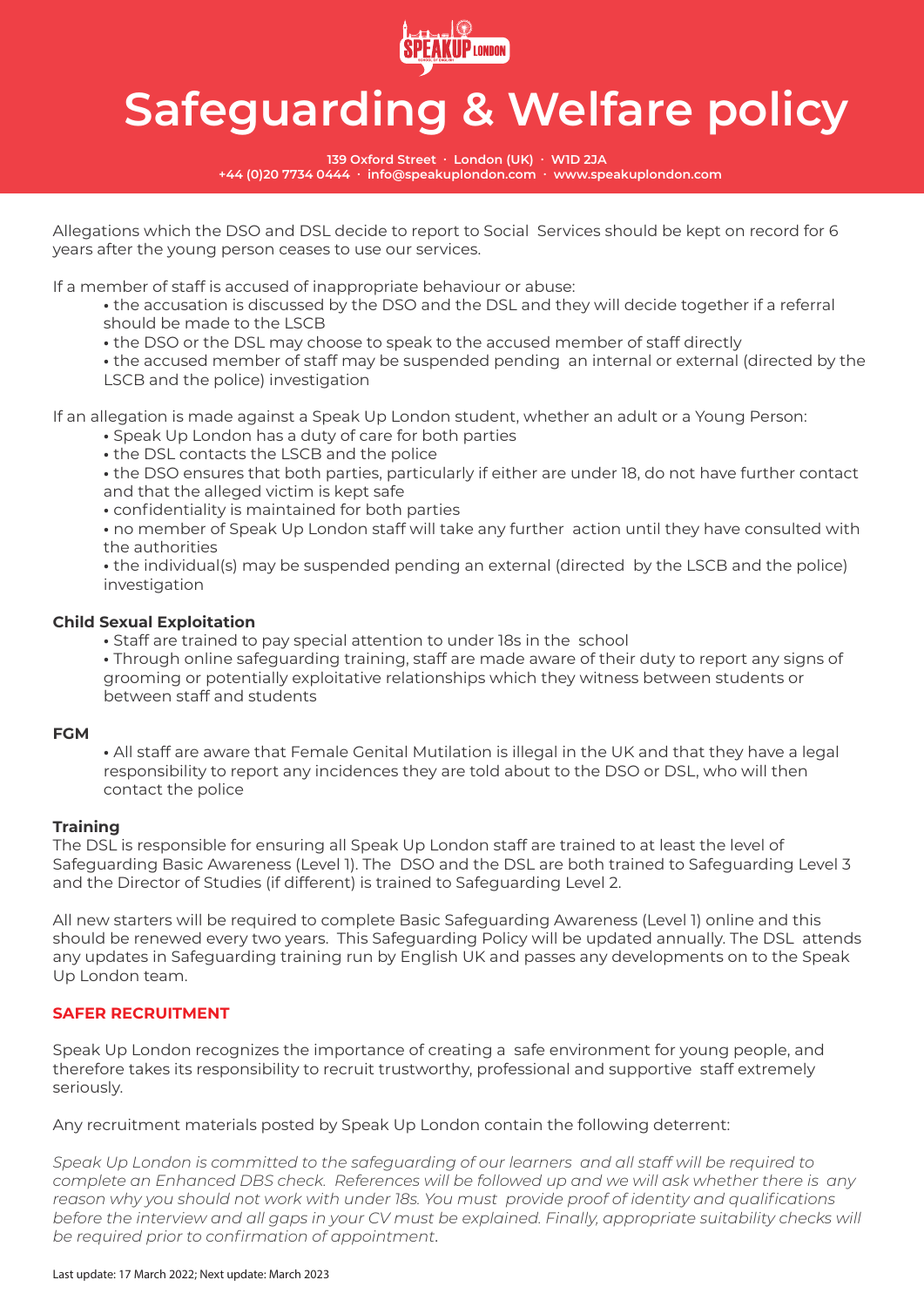

**139 Oxford Street ∙ London (UK) ∙ W1D 2JA +44 (0)20 7734 0444 ∙ info@speakuplondon.com ∙ www.speakuplondon.com**

### **Recruitment Procedure**

 1. All recruitment material notifies applicants of Speak Up London's Safer Recruitment procedure. 2. All candidates are required to declare that there is no reason for them not to work with under 18s.

3. Proof of identity and qualifications are required.

 4. Two references are taken for each candidate. Each referee will be asked if the candidate is suited to work with under 18s and also for comments about their suitability for the role. Neither referee should be a relative or solely a friend.

5. All gaps in CVs will be investigated.

6. A full job description is provided.

 7. All applicants are required to complete an Employment Application form, in which they must state their education and employment history, and their suitability for the role

 8. New staff members are required to complete an Enhanced DBS check prior to their start date. 9. If there is not enough time for an Enhanced DBS check to be completed before such as, for example, in peak periods, a third reference will be taken pending the check being completed and/or a declaration will need to be signed until DBS has been returned. The new staff member will not be left alone with a young person.

10. New staff members are required to complete Basic Awareness Safeguarding Level 1 training.

### **DBS Checks**

The school will undertake enhanced DBS checks on all staff if they are in regular contact with Young Adults or Children. Should an employee already have a DBS check carried out by another institution, the original will need to be provided for a DBS update service check.

A 'satisfactory' check is defined as having no criminal convictions (including cautions, reprimands and final warnings) relevant to the post. The fact that a person has a criminal record does not automatically make him or her unsuitable to work with children. The DSL and the DSO, after taking advice from the LSCB, will make a decision based on the nature of the offence(s) as to whether the candidate is employable. All staff or student helpers employed to look after children must report any subsequent criminal convictions. Failure to do so will result in disciplinary action being taken.

### **Group Leaders & Other International Applicants**

In the case of group leaders who reside in another country or other international applicants, where performing a DBS check is not possible, the school will request a police certificate of good conduct. If the documents are not in English it is up to the agent or the group leaders to have them translated (officially) with the original being given to the school. If any international applicants are British citizens returning to the UK, the school will request a full enhanced DBS check. The school will also take special care in checking identity documents and questioning employment history.

## **WELFARE & SAFEGUARDING IMPLEMENTATION**

### **Use of Risk Assessments**

Risk assessments are used in assessing the building, health & safety, and for excursions. Main risks and preventative measures related to the building and health & safety are communicated to students in the student handbook. Risk assessments for excursions cover road safety, transport, accidents, theft and students getting lost. These risks are communicated to students by the excursion leader and a risk assessment is given to group leaders for them to sign.

Staff members complete a face-to-face health & safety induction in the recruitment period so that they are equipped to supervise students in an emergency and can act appropriately. The Speak Up London Emergency Action Plan has been created to assist all adults connected with Speak Up London in evacuating the premises and keeping students calm in an emergency situation such as terrorism or a natural event or disaster. All staff are required to read the EAP.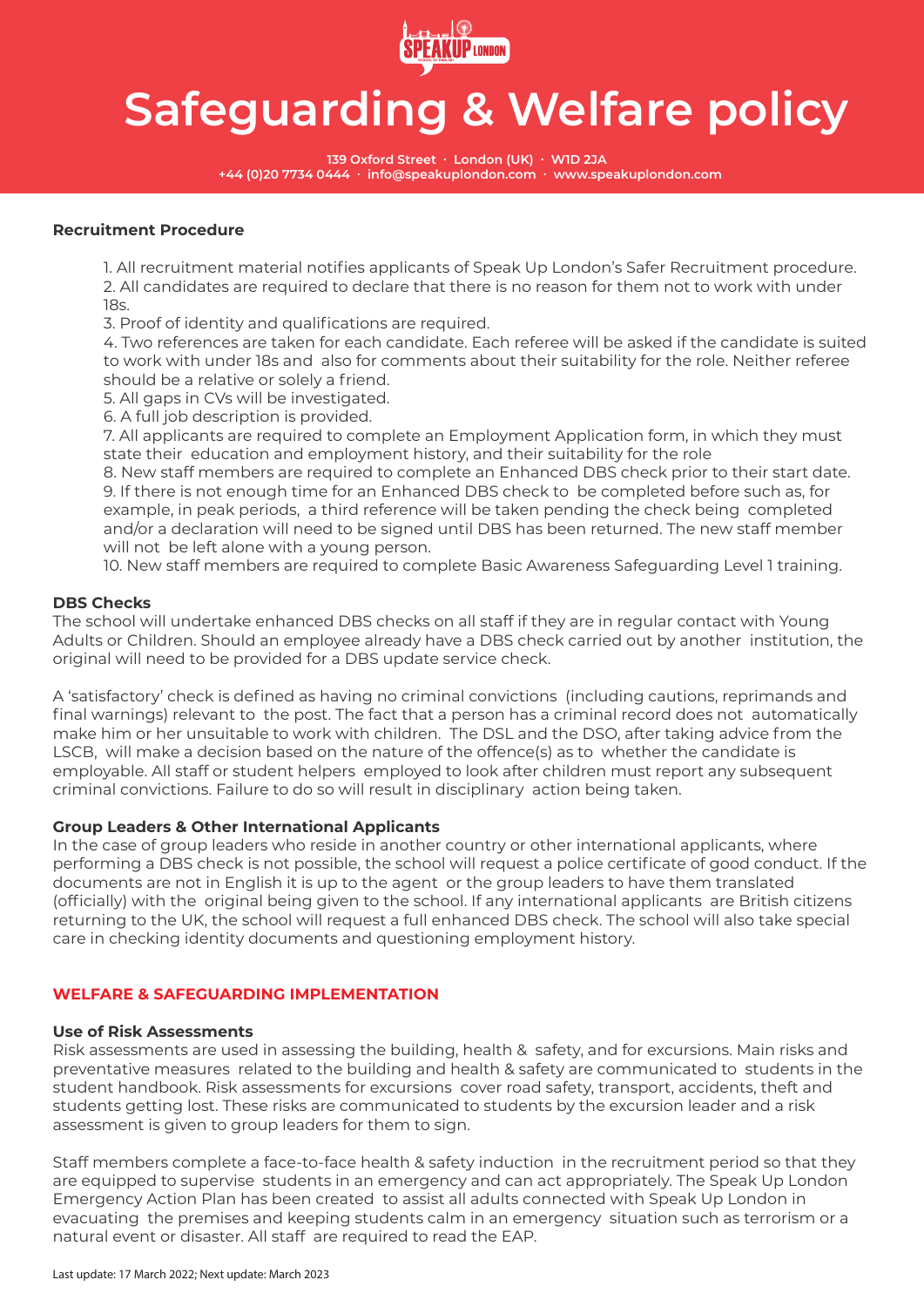

**139 Oxford Street ∙ London (UK) ∙ W1D 2JA +44 (0)20 7734 0444 ∙ info@speakuplondon.com ∙ www.speakuplondon.com**

## **Closed Groups**

Speak Up London may occasionally accept closed groups of Young Adults/children. It is compulsory that group leaders must accompany them at all times, this includes toilet breaks and leaving and arriving at the school. Supervision ratios for these groups must be one group leader to every 8 students. Measures such as staggering break times, allocating such groups to floors where no adult classes are held and thorough student and group leader inductions will take place to ensure student safety.

## **Individual Classes**

Speak Up London may occasionally agree to arrange individual classes for under 18s on school premises or online.

In the case of classes taking place on site, the DSO will ensure that the following safety measures are taken:

- the student will be accompanied to the classroom and collected from their classroom by their parent/guardian

- the parent/guardian will be responsible for looking after the under 18 at break times and accompanying them to the toilet

- the teacher will be DBS-checked and the lessons will take place in a room with CCTV cameras so that welfare staff can keep an eye on what is going on in the classroom at all times (doors cannot remain open due to them all being fire doors, however, each classroom door has a built-in window, which can be used for additional monitoring)

In the case of online classes, Speak Up London's online platform will be used, as it offers the possibility for welfare staff to join in every session without warning and stored recordings of sessions on the system for parents/guardians to watch.

Parents/guardians will also be encouraged to be in the same room as the student during online lessons.

## **Accommodation & Transport**

Speak Up London works with British Council registered accommodation agencies and with an airport transfer company which regularly performs DBS checks on its drivers as per PCO licensing laws. The school additionally ensures that all exterior suppliers (bus drivers for excursions etc) who are in regular or significant occasional contact with 16/17 year olds will have a valid DBS check in place. We believe that our responsibility towards young people studying at our school extends much further than the school building.

The UKVI requires 16/17-year-olds to be met by a designated responsible adult at their point of arrival in the UK. The school can arrange a transfer service from any UK port of entry, and we will always advise parents to make use of this service, if they choose to arrange their own responsible adult the parents/guardians must sign a Consent Form prior to confirmation of the student's booking. This Consent Form will include permission for the student to be in an adult school and travel freely to and from the school without supervision.

## **The role of the class teacher**

The class teacher is the person who bears the primary pastoral responsibility for the under 18s in their own class. The class teacher will register the students during the first 10 minutes of the lesson and report any absences to the reception staff immediately, who will then contact the student and/or guardian; or accommodation provider if arranged through the school.

## **Collection of information**

The class teacher works closely with the DSO following the induction procedure to ensure that relevant information is available to relevant people for each student. The class teacher has a responsibility to consider the confidentiality of this information.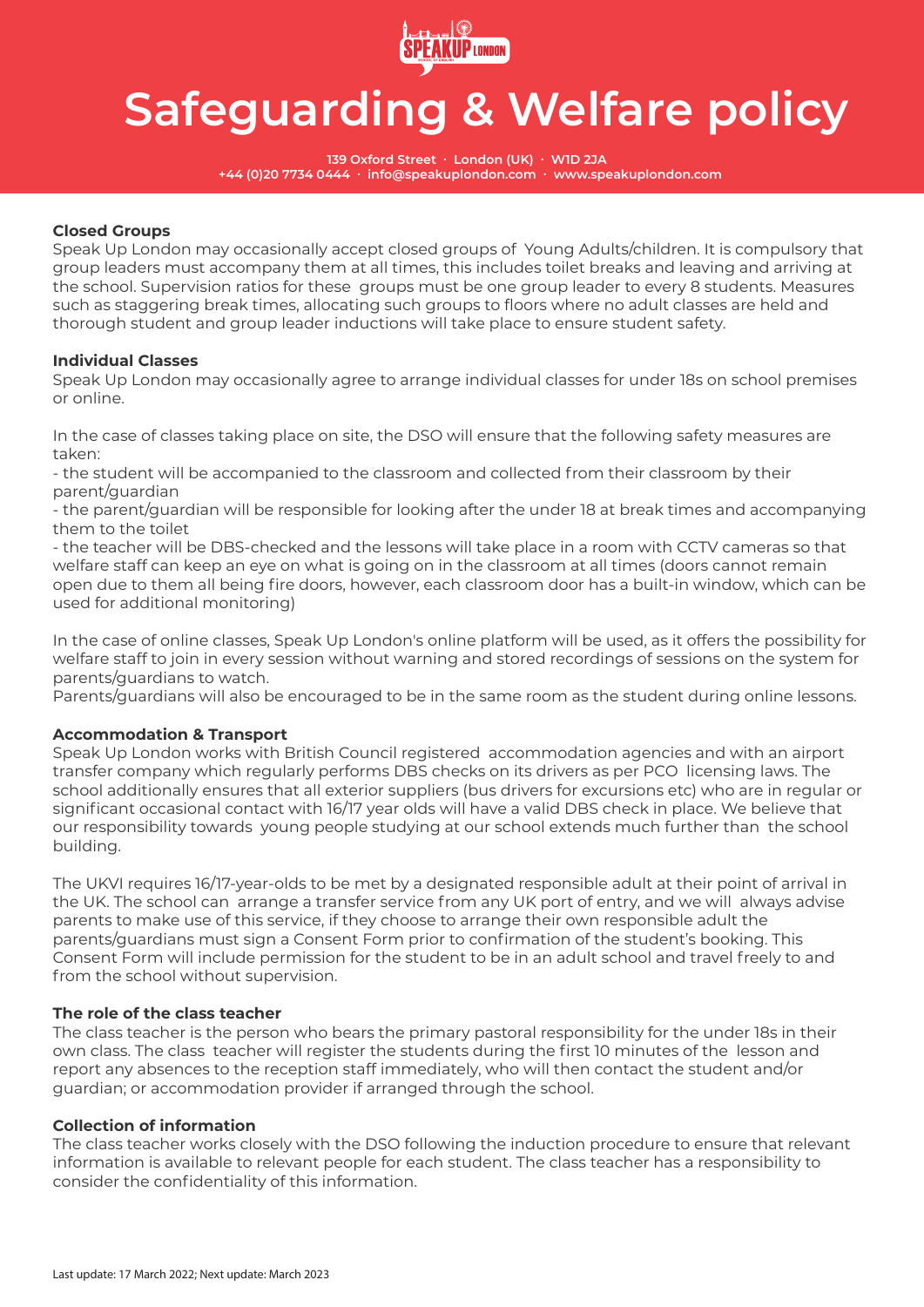

**139 Oxford Street ∙ London (UK) ∙ W1D 2JA +44 (0)20 7734 0444 ∙ info@speakuplondon.com ∙ www.speakuplondon.com**

### **Welfare Responsibilities**

The DSO on the school site has daily responsibility for the welfare of the students. In their absence the DSL will deputise as the appointed person.

The class teacher is the key person in the welfare structure for the student. In addition, students need to be made aware that if they have a problem they can also talk to the Welfare Officer (if different to DSO). The same structure is appropriate for complaints by the students about the school or its programme.

On induction, students are also given the Emergency Number and the English UK number in the student handbook (complaints procedure) should they wish to complain about the school or report a problem.

### **GENERAL WELFARE ISSUES**

### **Induction**

On their first day, students are given information on health and safety issues, including illness, accidents, safety on the streets, alcohol, drugs and driving in the U.K. 16/17 year olds are advised what is/is not permissible for them.

### **Absence Policy**

For 16/17 year olds, the school will check any absences, which are not reported by parents or guardians or host families on a daily basis.

If a 16/17 year old student needs to leave school early this must be confirmed by their guardian. Teachers are required to report any information about a student's absence to the school office immediately.

### **PROCEDURES**

Concerns are not only monitored within the classroom environment but also within the wider school setting, both formally and informally. We recognise that for young adults, high self esteem, confidence, supportive friends and clear lines of communication with a trusted adult helps to protect young adults.

### **Our school will therefore:**

- Establish and maintain an ethos where young adults feel secure and are encouraged to talk, and are listened to
- Ensure that young adults know that there are adults in the school who they can approach if they are worried or in difficulty
- Ensure that wherever possible every effort will be made to establish effective working relationships with parents, colleagues and other appropriate agencies

## **CONFIDENTIALITY**

- Staff must ensure that every person working with the young adults in or associated with the school understands the need for confidentiality
- Staff must never guarantee confidentiality to the young adult and inform them how the
- information may be shared with others.
- Staff need to know who should and should not be contacted

## **HOMESTAY ACCOMMODATION**

All homestay accommodation for under 18 students is booked through agencies who are registered with the British Council. Their duty is to provide the school with all relevant information such as emergency contact numbers and addresses. All under 18's accommodation will need to be booked by the school, unless parental consent has been given stating otherwise.